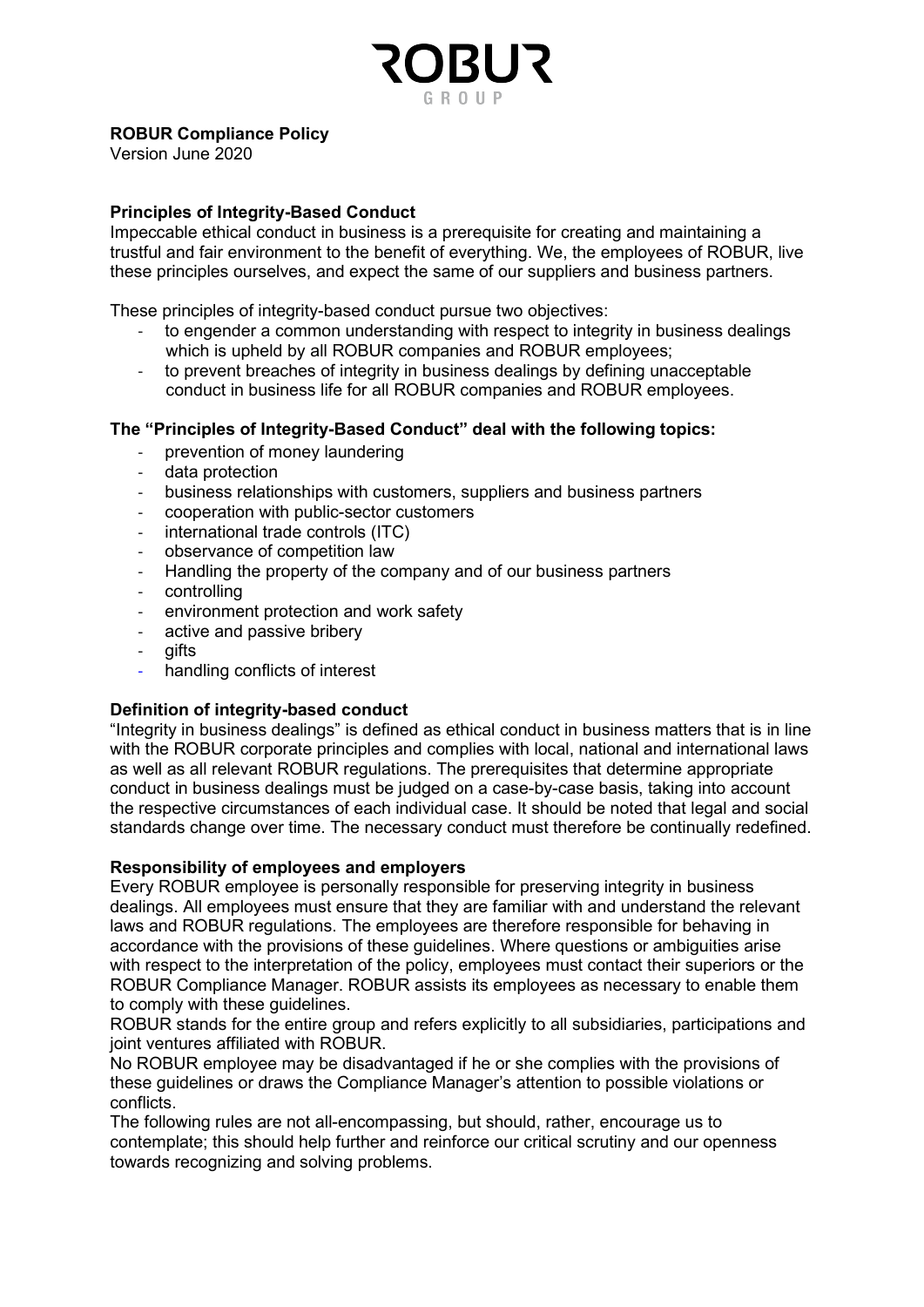

Version June 2020

# The foundation of our action: Our ROBUR 4x4

# 1. Our Values

### We work like entrepreneurs

With their decisions and actions, each member of the Group and each colleague contributes to achieving the goals of the individual company, to the growth of the Group as a whole, to the satisfaction and safety of our colleagues, and ultimately to the success of our customers.

### We work together as partners, stay curios and shape the future

We are stronger and better together. We respect one another, listen to each other, and solicit and respect the opinions and experience of every colleague at all levels. We are always looking for new, innovative and efficient solutions, and encourage our people to think and head in new directions. We are only satisfied when our customers are satisfied. We don't stop at the company's boundaries in the search for new ideas and developments. Close cooperation with our business partners and suppliers along the entire value chain is crucial to our success.

#### We deliver quality

We are specialists, and advise customers as equals. We are certified and bring about longterm success for our customers.

#### We offer job security and opportunities for advancement

Our people are what makes us successful. We give them the freedom to further their professional development, ask for and promote their own initiatives. Through the right tools and sound work organisation, we create a secure working environment and so ensure the professional future of every colleague.

## 2. Our partner manifesto: Growing together successfully!

#### Personal growth

The independence, performance and success of the individual entrepreneur is the foundation of our group. As entrepreneurs, we continuously scrutinise the status quo and proactively develop new strategies for our company, our business unit and the Group as a whole. We take back our own sovereignty/strategy for the success of the Group and our business unit. This is how we transcend ourselves.

#### Growing together

Our cooperation is focused, pragmatic and solution-oriented. But above all, we are respectful, concentrated and appreciative in our dealings and interactions with one another. Common guidelines provide support for our decisions and regulate cooperation. Guidelines can be re-examined, and breaking them might even make success possible initially – but we take this decision together with the Managing Partners in the interest of the business unit and the Group. Because we can only grow together.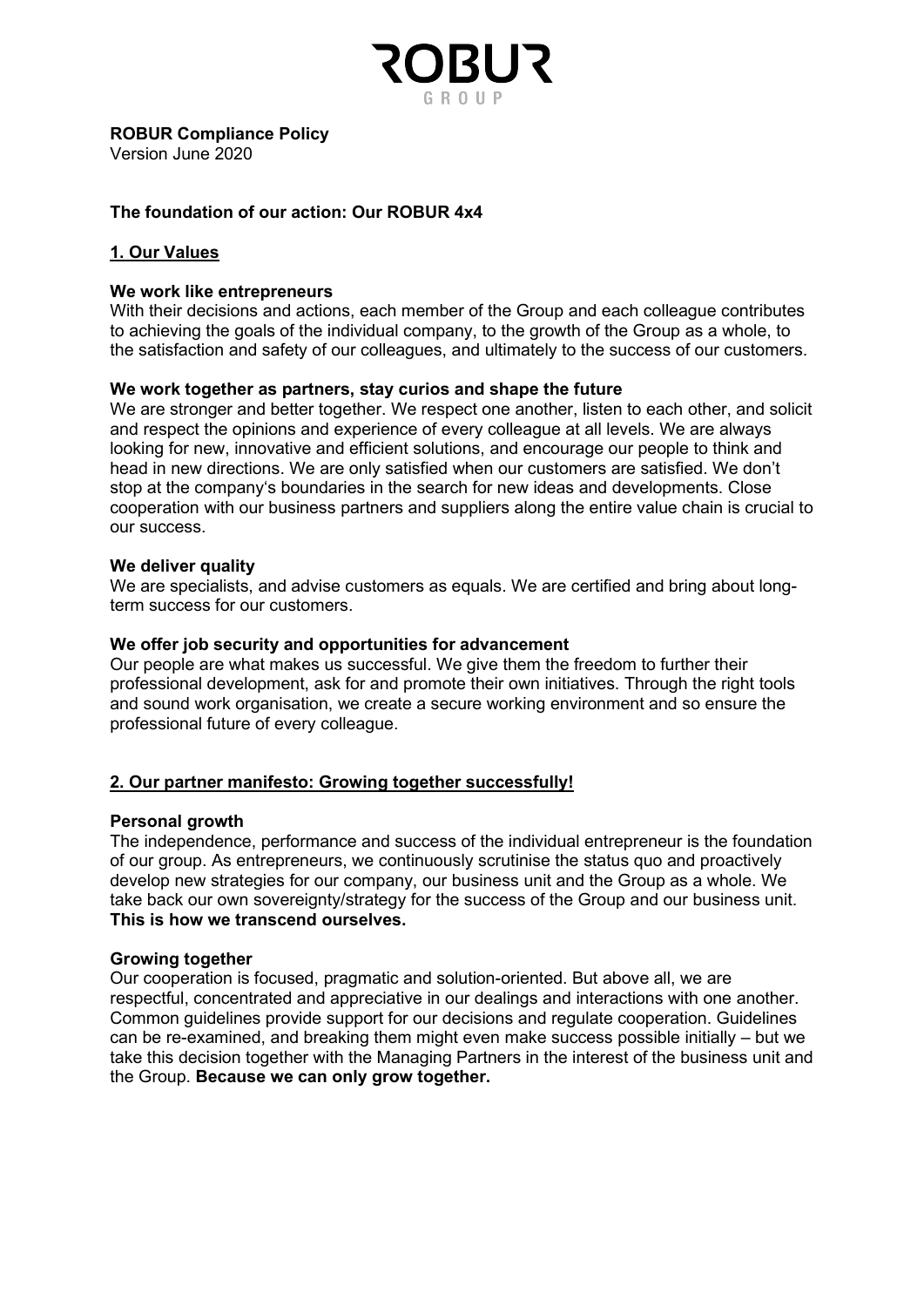

Version June 2020

### Growing into a champion

We learn from each other and through the inclusion of partners close to us; we learn from our customers, colleagues and suppliers. Because we listen actively, review and continuously optimise our products and services and incorporate our customers' wishes into our solutions, we are constantly improving. We are a valued, long-term partner for our customers. And thereby champion of our business field.

### Growing further as a group

Our shared vision is to develop ROBUR into a leading industrial service provider in terms of quality and innovation, together with our partners. This objective defines our behaviour and is the guiding principle for all our decisions. Our vision is the driving force behind internal growth and a catalyst for the Group's further growth through the integration of new partners. Partners who improve our service portfolio for our customers and provide inspiration for our own optimisations. Meaning everyone can grow.

## 3. Our leadership principles

Participation, appreciation, trust, transparency: The ROBUR management principles We are all committed to our colleagues and encourage achievement. We provide credible orientation and focus not only on short-term economic results, but combine these with longterm objectives and visions.

We treat each other fairly and with the greatest respect. We are clear, honest and give constructive feedback promptly. We engage in active listening and respectful communication with each other. We create a constructive conflict culture based on an ethos of mistakes and learning.

We support networking across organizational boundaries. In doing so, we encourage the influence of the individual beyond our own company. Our basic principle is: It's influence, not position that counts. Positions without influence impede success.

We weigh all relevant rational and intuitive information and justify decisions in a transparent manner. This increases the quality of decisions and supports their acceptance.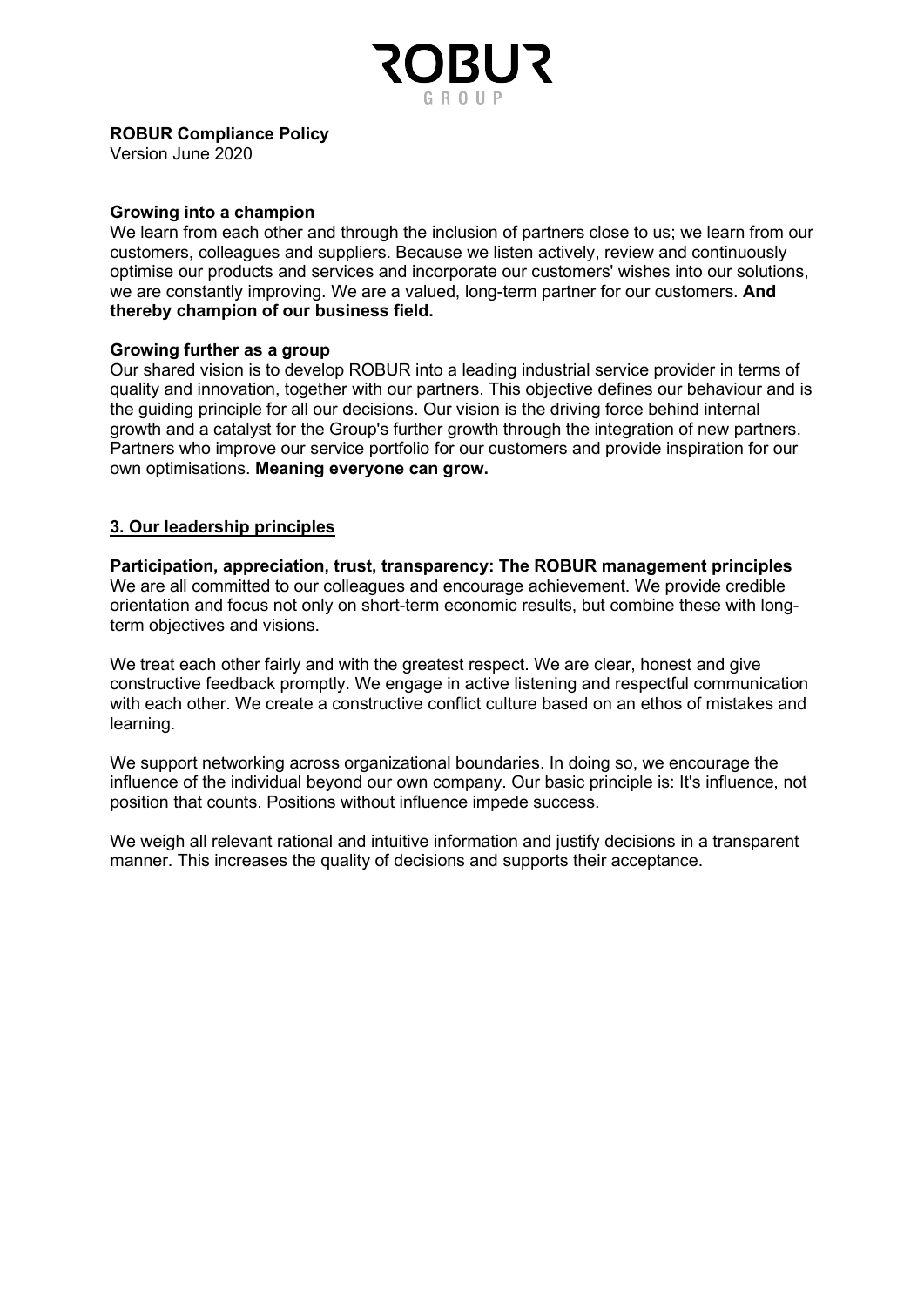

Version June 2020

### 4. Our service principles

#### We are customer-centric

We place the needs of our customers and business partners at the centre of everything we do. We are constantly looking for improvements and new solutions. We create value through the quality of our work.

#### We act safely and successfully over the long term

We place the safety of our colleagues, combined with the safety of our customers' systems, at the heart of our work. We not only see the short-term success of a project, but also want to work successfully, trustingly and in partnership with our customers over the long term. The creativity, energy and experience of our people form the basis of our success.

#### We work ethically and socially

We act in accordance with ethical principles and in compliance with international conventions and standards. We treat our customers, colleagues and business partners loyally and fairly. We acknowledge our social responsibility to society and the environment.

#### We are passionate and forward-thinking

We are at home with a wide range of industrial technologies, so that we can offer our customers first-class service in a time and cost-saving manner. There is a reason for our passion for technological innovations and consistently successful work: We are curious about the future and want to play an active role in shaping it.

## We are guided by the following principles:

#### Equal treatment

We work with other people regardless of their gender, sexual orientation, skin color, religion, culture, education, social background or nationality.

#### Contractual and legal fidelity

We fulfill our agreements and contracts. We observe the laws in Germany and all other countries in which we operate.

#### **Transparency**

We ensure that our actions and motivations are understandable and verifiable.

#### Loyalty

We are loyal to the company. For us, this also includes constructive criticism of ROBUR which we discuss in an appropriate form and openly within the Group.

#### **Confidentiality**

We treat business information as confidential where it is of a nature that requires confidentiality or where confidentiality is expressly demanded.

#### Cooperation based on partnership

We work together with our customers, suppliers and business partners in a trustful, fair and dependable manner.

#### This also applies to our conduct towards our colleagues.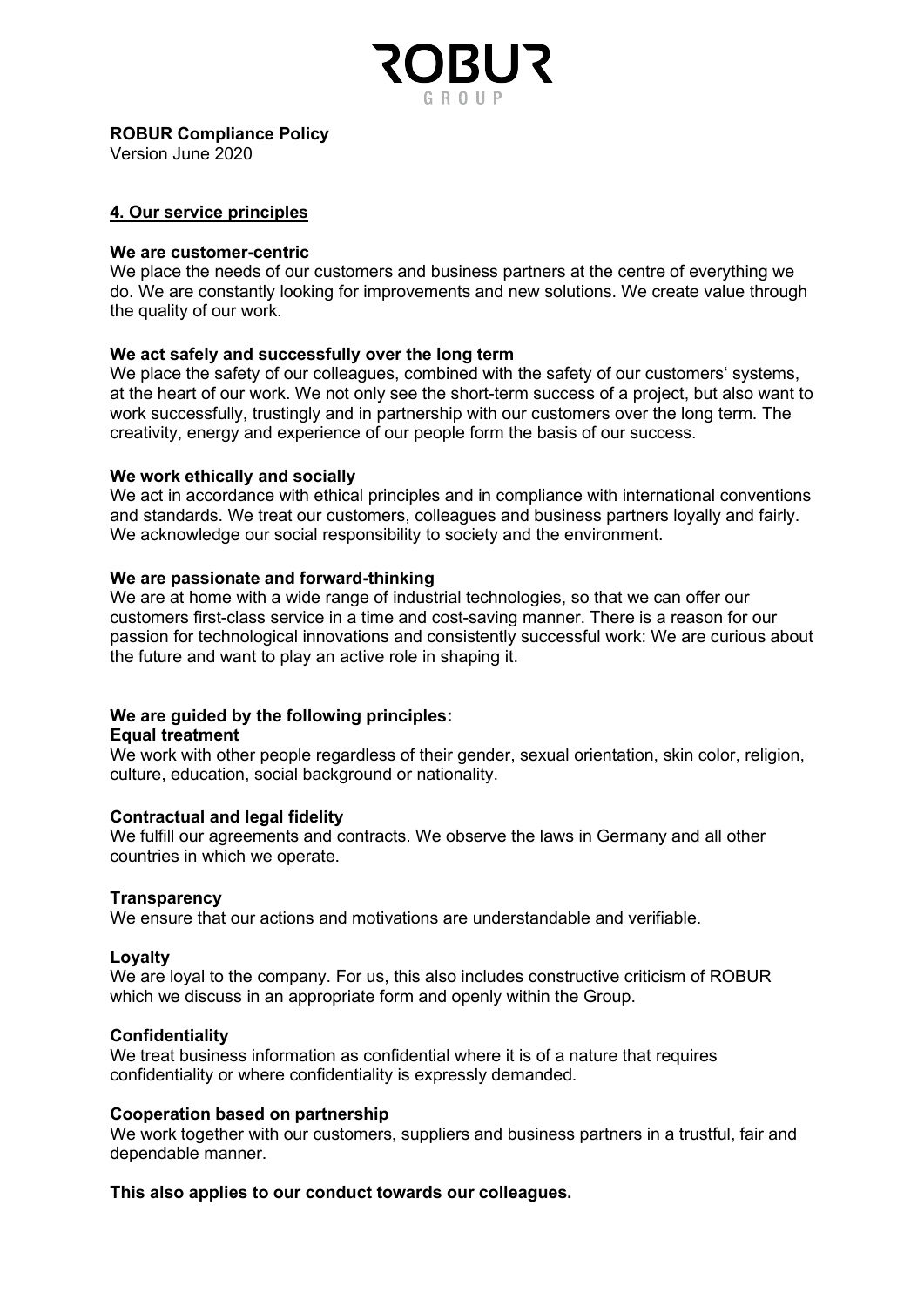

Version June 2020

#### We observe these rules:

### 1. Prevention of money laundering

Various countries, amongst others, the Member States of the EU including Germany, have enacted laws against money laundering. No employee may take measures, either alone or in cooperation with third parties, that violate domestic or foreign anti-money-laundering (AML) regulations. "Money laundering" within the meaning of these regulations is in particular the introduction – e.g. by exchange or transfer – of funds or other assets originating directly or indirectly from criminal offences into the legal economy. Where doubts arise concerning the legitimacy of financial transactions, the competent finance department must be consulted at an early stage.

### 2. Data protection

We undertake to comply with the applicable laws, guidelines and other regulations. The following regulations are binding: The collection, processing and use of personal data is permitted only for business purposes. Where appropriate and necessary, only anonymous data (name not identifiable) or a collection of data (aggregated data that can no longer be traced back to a specific person) will be used instead of personal data.

Access to personal data is limited to those individuals who need them for legitimate business reasons. Maximum care must be taken to prevent unauthorized persons from gaining access to, and the loss or destruction of, personal data.

#### 3. Business relationships with customers, suppliers and business partners

Customers, suppliers and business partners must be treated fairly. ROBUR expects the same of its business partners. The private interests of employees and the interests of the company must be strictly separated. Personal relationships or interests must not influence objective business considerations.

Our business relationships with customers and suppliers are based on quality, dependability, competitive prices and other objective criteria. Consequently, no employee may demand or accept personal benefits such as payments, gifts or other benefits of value when dealing with suppliers, customers, other business partners or public officials, if this could lead to, or be construed as, biased or give rise to the appearance or sense of a contractual or moral obligation on the part of the company. It is, however, recognized that entertainment and gifts are occasionally offered in the ordinary course of business and do not necessarily constitute an unfair incentive (see also section "Acceptance of gifts and other benefits"). ROBUR expects all employees to inform their superiors or the Compliance Manager if they receive such offers from a business partner. Invitations by business partners that are not related to business appointments must be approved in advance by the supervisor or the Compliance Manager.

We expect our suppliers and business partners to comply with all laws and legal requirements, to treat their employees fairly, to provide for safe and healthy working conditions, and to protect the environment.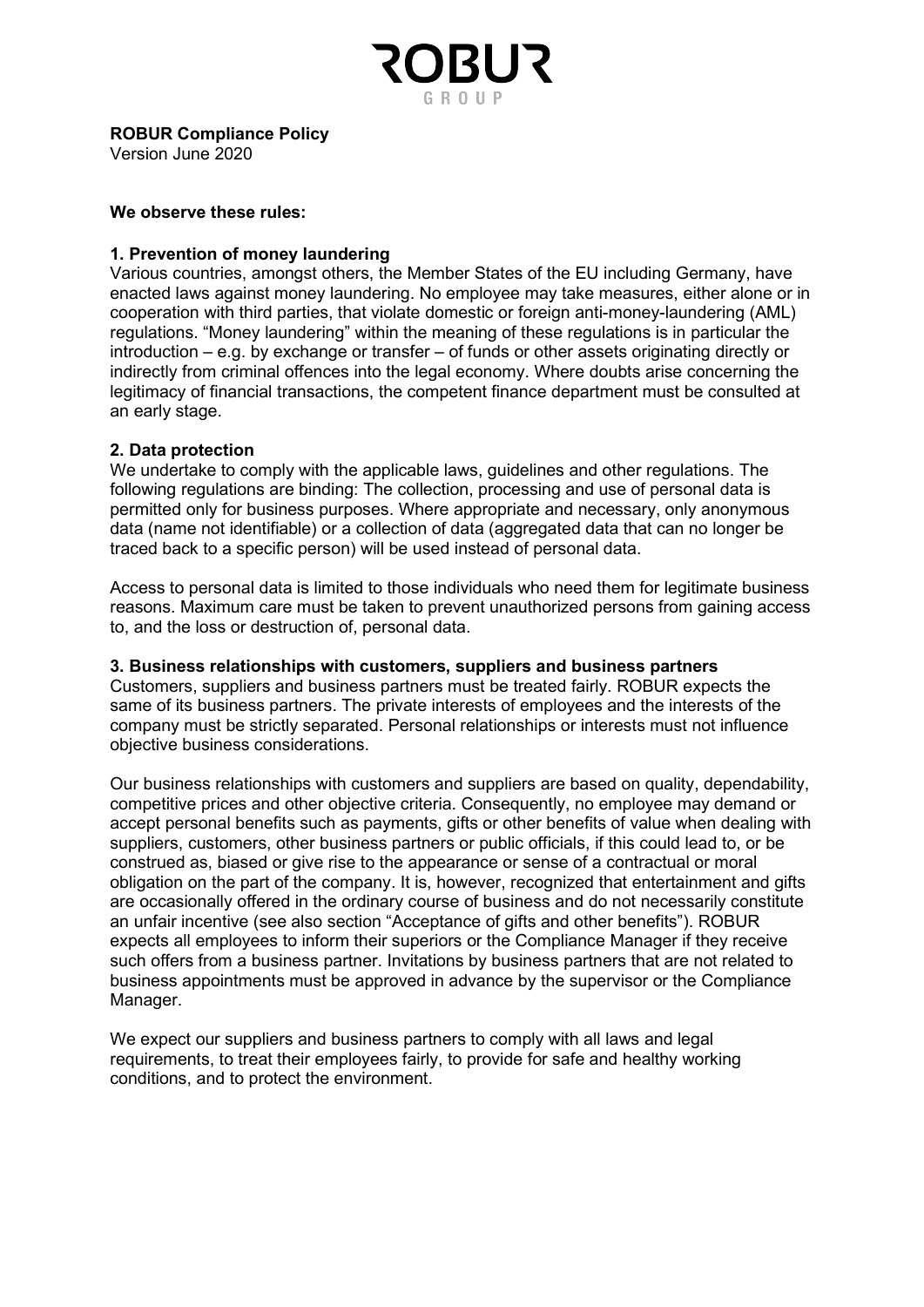# ROBUR Compliance Policy

Version June 2020

## 4. Cooperation with public-sector customers

Our daily work can bring us into contact with public-sector customers, civil servants and international public authorities. ROBUR employees and ROBUR business partners are obliged to apply the highest ethical standards at all times and in all circumstances, and to comply with all applicable laws and regulations, including certain special regulations to be observed for government officials.

No personal benefit of any kind may be offered or granted to any public official domestically or abroad!

We are committed to using procedures that ensure that reports, confirmations and attestations, statements and bids are up-to-date, accurate and complete and that contractual requirements are accurately communicated to those responsible.

It is prohibited to substitute contractually agreed goods or services with non-authorized goods or services, or to deviate from the contractual arrangements without the prior consent of the competent official.

## 5. International trade controls (ITC)

National and international laws restrict or prohibit the import, export or domestic trade of certain goods, technologies or services, the handling of certain products and the movement of capital and payments (embargo). The restrictions and prohibitions can be ascribable to the characteristics of the goods, the country of origin or use, or the identity of the business partner.

# 6. Observance of competition law

Competition law and antitrust law:

- prohibit agreements or understandings between competitors which may restrict competition;
- regulate the conduct of market-dominant companies;
- demand prior scrutiny and, in some cases, authorization of mergers, acquisitions and certain other transactions in order to prevent anticompetitive business transactions

Such laws and regulations are complex and have a global reach. It is also often important to seek early legal counsel when developing new trading initiatives, as the applicability of these laws may be unclear.

## 7. Handling the property of the company and of our business partners

Every employee is obliged to handle company property responsibly. Corporate property also includes communication equipment and intangible assets such as know-how and industrial property rights. Our inventions, patents and know-how are particularly important for the longterm success of our company. Confidential company information must always be kept secret and protected against unauthorized access by third parties. This also applies to information which is made available to us in confidence by third parties. Every employee must observe the relevant guidelines, such as the Information Protection Policy and the Policy on Intranet & VPN Usage.

Without the express consent of the competent authority, the company's facilities and items may not be used for private purposes or be removed from the company's premises. This consent is not required for laptops / notebooks / tablet PCs (for business purposes) or

for mobile phone / PDAs / smartphones.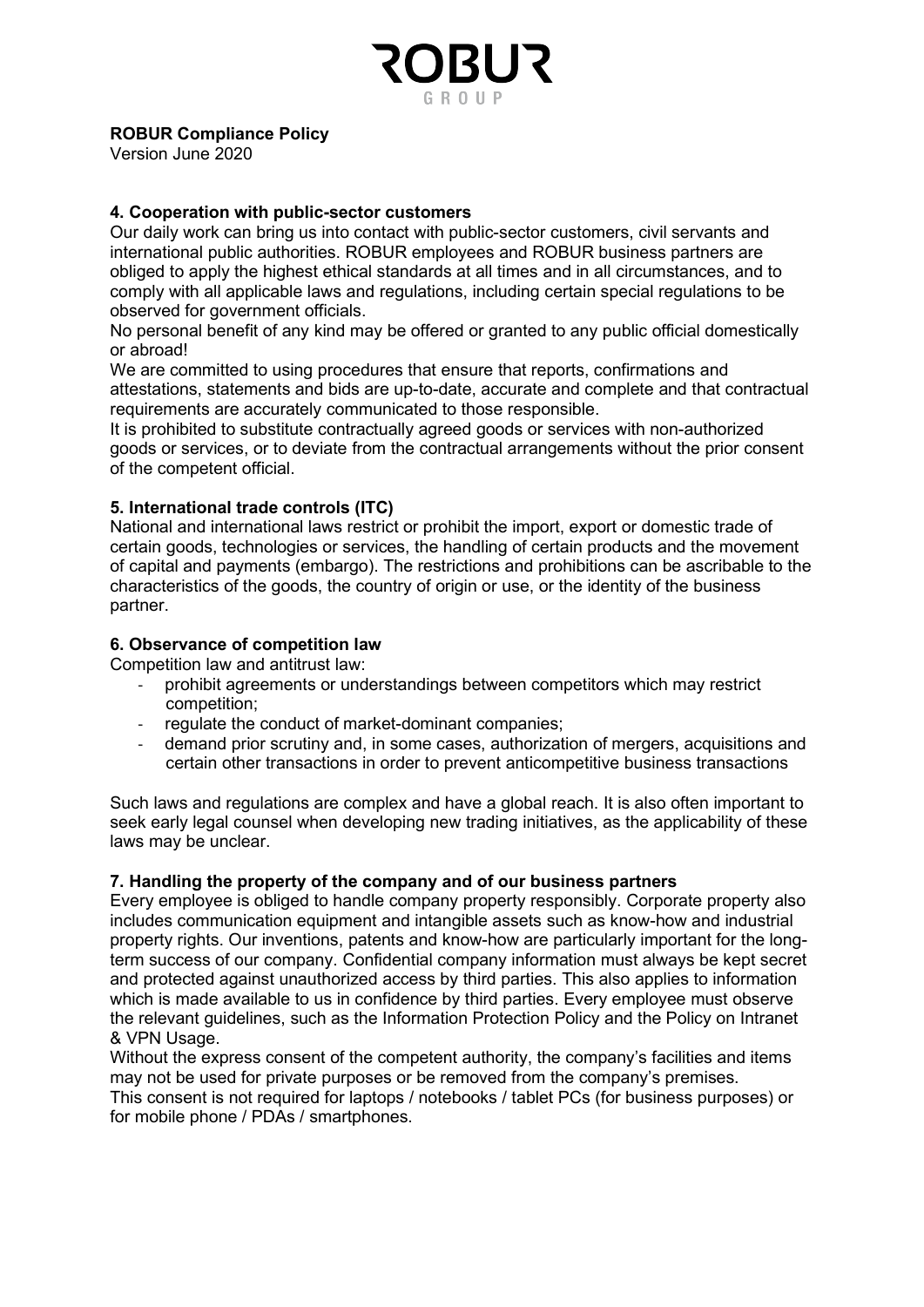# ROBUR Compliance Policy

Version June 2020

# 8. Controlling

Employees in the finance division and all other employees involved in commercial matters are required to pay particular attention to the following rules:

- ensure timely and accurate documentation of all transactions in the financial statements, in full compliance with relevant internal rules, policies and accounting guidelines and all applicable generally accepted accounting principles and standards and rules for accounting and financial reporting;
- ensure responsible use of and control over assets and resources with which ROBUR has been entrusted or which ROBUR uses or owns;
- observe all relevant laws, guidelines and regulations
- regularly exchange knowledge and partake in further training measures so as to attain the necessary specialist knowledge needed for our internal and external business partners;
- act in good faith and responsibly, with care, prudence, competence and commitment, without misrepresenting facts or allowing your own judgment or decisions to be subordinated to, or guided by, non-relevant considerations such as compensation. If in doubt, any decision should openly exhibit a conservative evaluation of the business transaction concerned.

# 9. Environment protection and work safety

Compliance with all laws for the protection of humans and the environment is an elementary principle for our company that is derived both from legal and ethical principles. This applies both to our products as well as to our processes.

Every employee is jointly responsible for the protection of humans and the environment in his or her working environment. All relevant laws and regulations relating to environmental protection or plant and occupational safety must be strictly observed. The same applies to the company's internal guidelines and regulations. Every supervisor is obliged to instruct, supervise and support his or her employees in the exercise of this responsibility. In areas in which safety, health and environmental regulations and internal company polices and guidelines do not exist, a decision must be made autonomously, or possibly in consultation with the supervisor.

## 10. Active and passive bribery

It is prohibited, either directly or indirectly, to demand, accept, offer or make bribes or give gifts of value or benefits.

The following special rules apply to the acceptance of gifts and other personal benefits and to giving gifts and granting other benefits.

Our agents, suppliers and other contractors will receive reasonable compensation for the services rendered. We do not pay bribes to third parties. This also applies to direct and indirect "acceleration payments".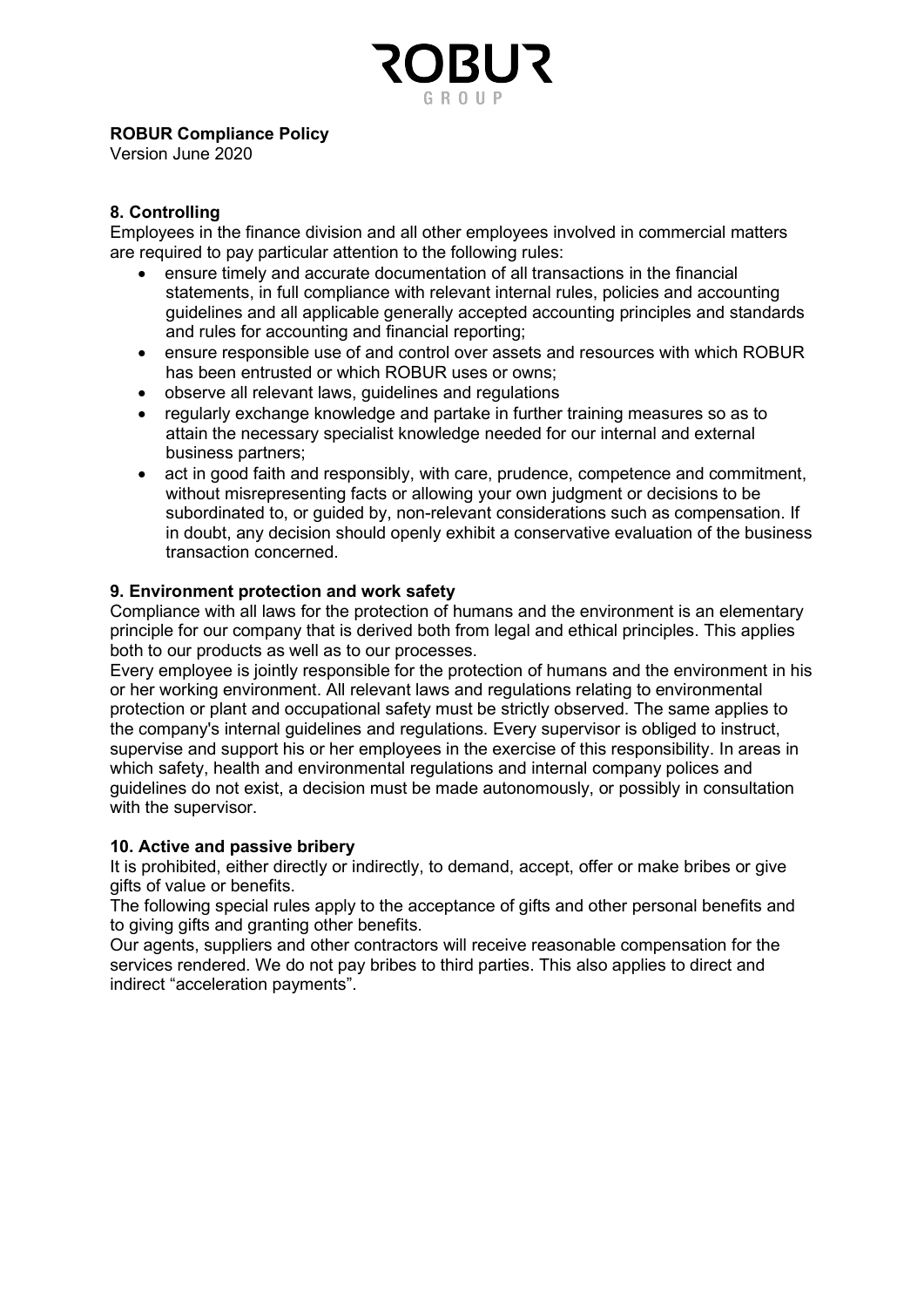# ROBUR Compliance Policy

Version June 2020

# 11. Acceptance of gifts and other benefits

The acceptance of gifts and other personal benefits from business partners, project partners and target groups of ROBUR is not permitted, unless low-value gifts are involved or the written consent of the supervisor or the Compliance Manager has been obtained. The supervisor or Compliance Manager may consent to the acceptance of gifts and other benefits where, in exceptional circumstances, the acceptance meets the requirement of courtesy. In this case, it must be used for business or humanitarian purposes or – especially in the case of consumer goods – also communally for employees (e.g. for an employee party, prize draw). Private use can only be authorized in exceptional cases. The procedure must be documented.

Business trips to contractors or to companies with which ROBUR has a business relationship will be paid for by ROBUR. The payment of travel expenses by the aforementioned contractors is not permitted, unless otherwise contractually agreed with the contractor.

## 12. Giving gifts and granting other benefits

ROBUR will only make gifts within the framework of due courtesy and will only grant personal benefits insofar as this does not create the appearance of dishonesty, incorrectness or a binding dependency.

## 13. Dealing with conflicts of interest

## General:

In our work, conflicts can arise between our personal interests and the corporate interests of ROBUR or those of our customers, suppliers and partners. We immediately disclose these conflicts of interest to our superior or the Compliance Manager and resolve them in a manner that is verifiable and plausible to all parties involved.

We exercise the prudence necessary for separating business and private matters.

## Conflict of interests – secondary activities

Secondary activities require the prior consent of ROBUR. A remunerated activity (cash or non-cash) for contractors or organizations with which ROBUR has a business relationship can only be authorized if prejudice to ROBUR's interests would appear to be ruled out. Non-profit or honorary activities do not fall under this authorization rule as long as they do not prejudice ROBUR's activities.

## Conflict of interests – personal or financial connections

Where an employee has personal, family, financial or other connections to ROBUR business partners, competitors or their employees, which could impair the objectivity of the decisions or actions within the context of the employee's work for ROBUR, the superior and the Compliance Manager must be informed so that they can decide on the further course of action.

Where a procurement process is involved, the employee is excluded from participating in the decision-making in the procurement process, unless such participation would not result in a conflict of interest for the persons concerned or the activities would not affect the decisionmaking in the procurement process.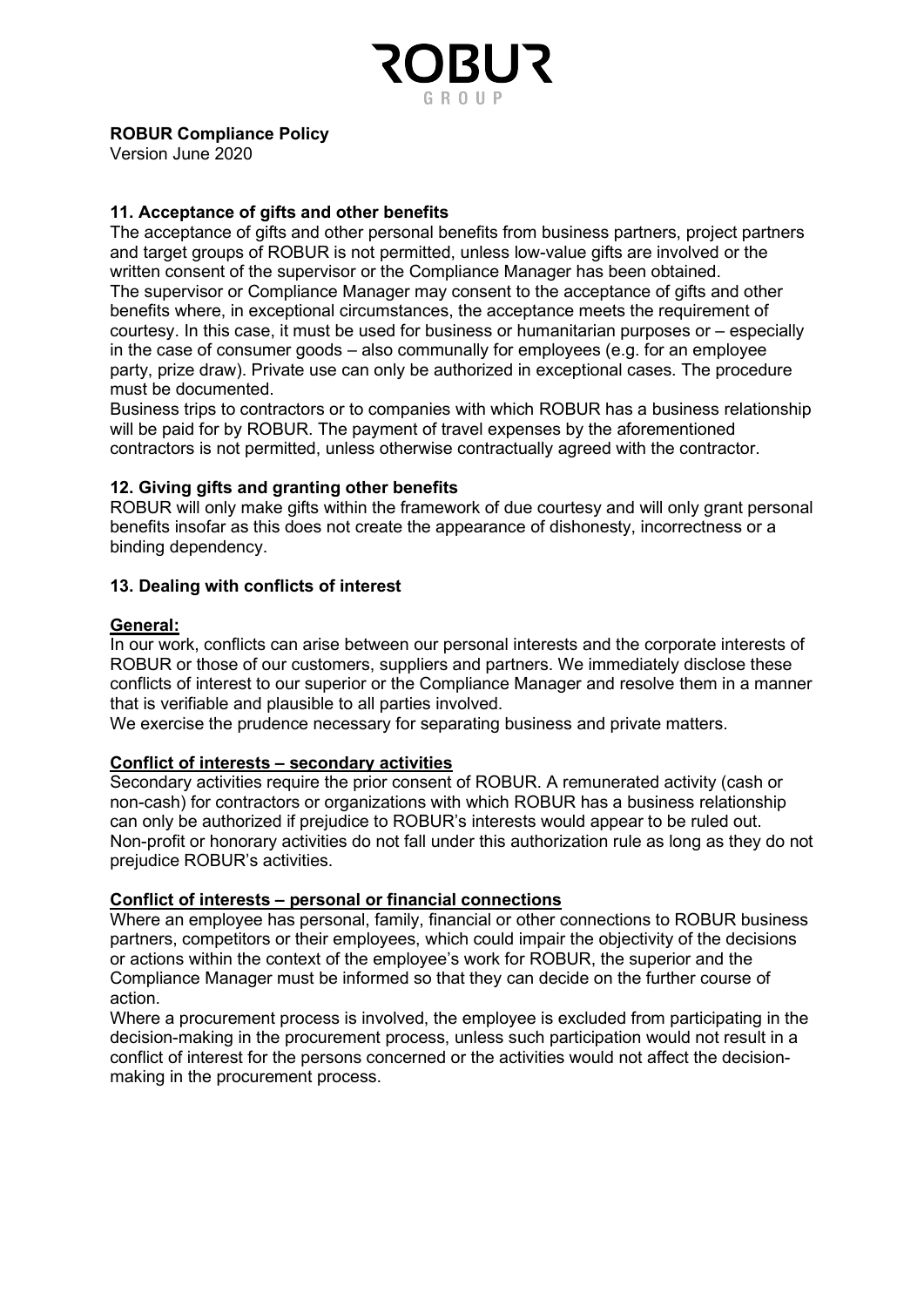

Version June 2020

# Employment of closely associated parties

Where an employee intends to conclude a contract (employment relationship, expert opinion etc.) with the (common-law) spouse or another person closely associated with the employee, the employee must disclose this to the superior and the Compliance Manager for decision. The employee should not decide personally on the terms of employment or any amendments thereto.

## Separation of business and private life

Private business relationships with ROBUR contractors are not permitted for employees who are involved in awarding contracts. As an exception, the services of contractors may be used privately if they are also made available to the entire workforce under specified conditions. Further exceptions and details can be regulated by the work directives of the affected departments in consultation with the Compliance Manager.

# Explanations of the rules (assistance):

## a. Prevention of money laundering:

You must observe all applicable laws and regulations on preventing money laundering and preventing the support and financing of terrorist activities that require the reporting of cash transactions or other suspicious transactions. Familiarize yourself thoroughly with how these laws are applied to your business activities. Follow your "Know Your Customer" (KYC) policies.

Collect and review information and documentation about potential customers, agents and business partners to ensure that they are reputable and that their funds also originate from legal and reputable sources. Follow your business policies that deal with the proper handling of payments. Familiarize yourself with the payment methods associated with money laundering (e.g., multiple remittances, traveler's checks, or checks issued on behalf of a customer by an unknown third party).

## b. Data protection:

If you receive this information in a country where data protection laws apply – for example, in most European countries – you may be prohibited by law from using or sharing this information with others without the express consent of the data subject concerned. If you are uncertain, please contact your organization's data protection officer.

## c. Competition law

Do not propose to a competitor any agreements which could impair the competitive situation, and refrain from entering into any anticompetitive agreements with competitors – either explicitly or implicitly, formally or informally, in writing or verbally. Never discuss with a competitor or its representative:

- prices
- bids
- contract territories, allocation of customers and product lines
- terms of sale
- production, sales capacities and volumes
- costs, profits and profit margins
- market shares
- product and service ranges
- customer and supplier classifications
- sales techniques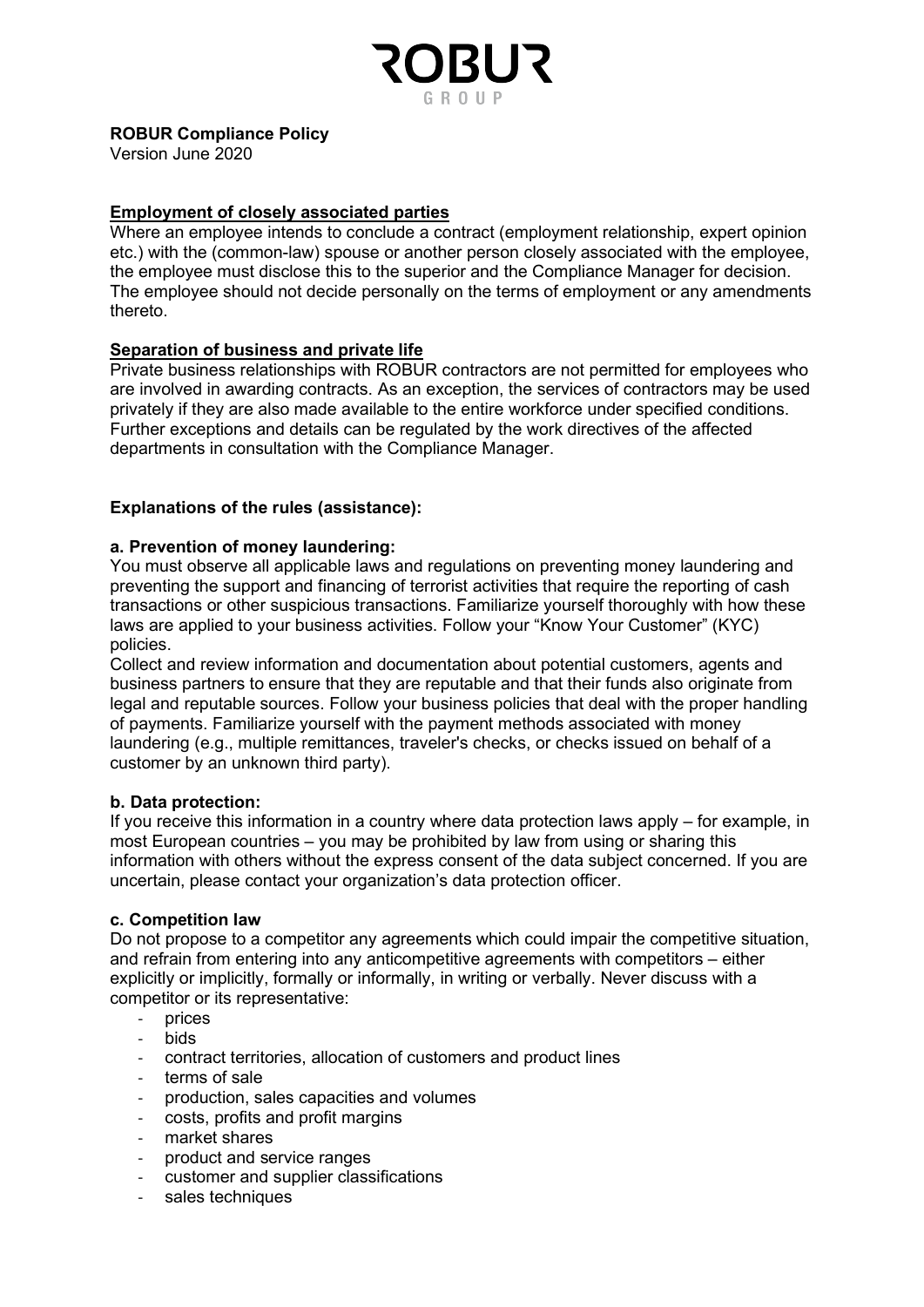

Version June 2020

Never propose collusive arrangements and never enter into agreements with competitors, agents, intermediaries, customers etc. concerning whether a bid should be prepared, or to the terms of the bid, if it is apparent that the bid is being made for reasons other than for being awarded the order. Avoid contacts with competitors that could give the appearance of unfair competition or collusion.

## d. Bribery and benefits

The acceptance and granting of gifts and other benefits in many cases constitutes a criminal acceptance of a benefit or bribery. Beyond aspects of criminal law, the appearance of an inadmissible obligation on the part of the recipient should also always be avoided.

The rules governing the acceptance and granting of gifts and other personal benefits provide information on demarcating what is permitted, and what constitutes an illegal or criminal act.

### e. Acceleration payments

We reject any direct or indirect payment of "acceleration payments". Under no circumstances will ROBUR use acceleration payments, even in small amounts, to enforce legal claims. ROBUR places the same demands on all its agents and other business partners.

### f. Gifts and other benefits

Benefits are not just gifts, but all performances to which employees have no claim and which improve their situation economically, legally or personally. These include, for example, free or discounted travel, car usage, admission tickets and other discounts, unless they are expressly granted to the entire workforce on the basis of contracts.

The acceptance of benefits can also be given where the benefits are granted to a "third party" (spouse, children, etc.).

#### g. Low-value gifts

Low-value gifts are occasional gifts and other benefits in which the value per donor, calendar year and employee does not exceed EUR 35.00 net.

Dinner invitations by business partners – even where the 40.00 EUR limit is exceeded – are regarded as low-value gifts, provided they are within the customary and reasonable bounds of business. For reasons of transparency, employees should inform their superior and the Compliance Manager if they are invited to dinner frequently by a business partner or if ROBUR often assumes the costs for business invitations.

#### h. Personal or financial connections

The objectivity of an employee's work is generally impaired if, for example, the employee awards ROBUR orders to relatives or companies in which the employee or persons close to the employee hold an interest. Parties deemed close to the employee are: the fiancé, the (common-law) spouse, direct relatives and in-laws by blood or marriage, siblings, children of siblings, (common-law) spouses of siblings and siblings of (common-law) spouses, siblings of parents as well as foster parents and foster children.

#### i. Cases of doubt

In cases of doubt, employees should contact their superiors or the Compliance Manager, who will then decide.